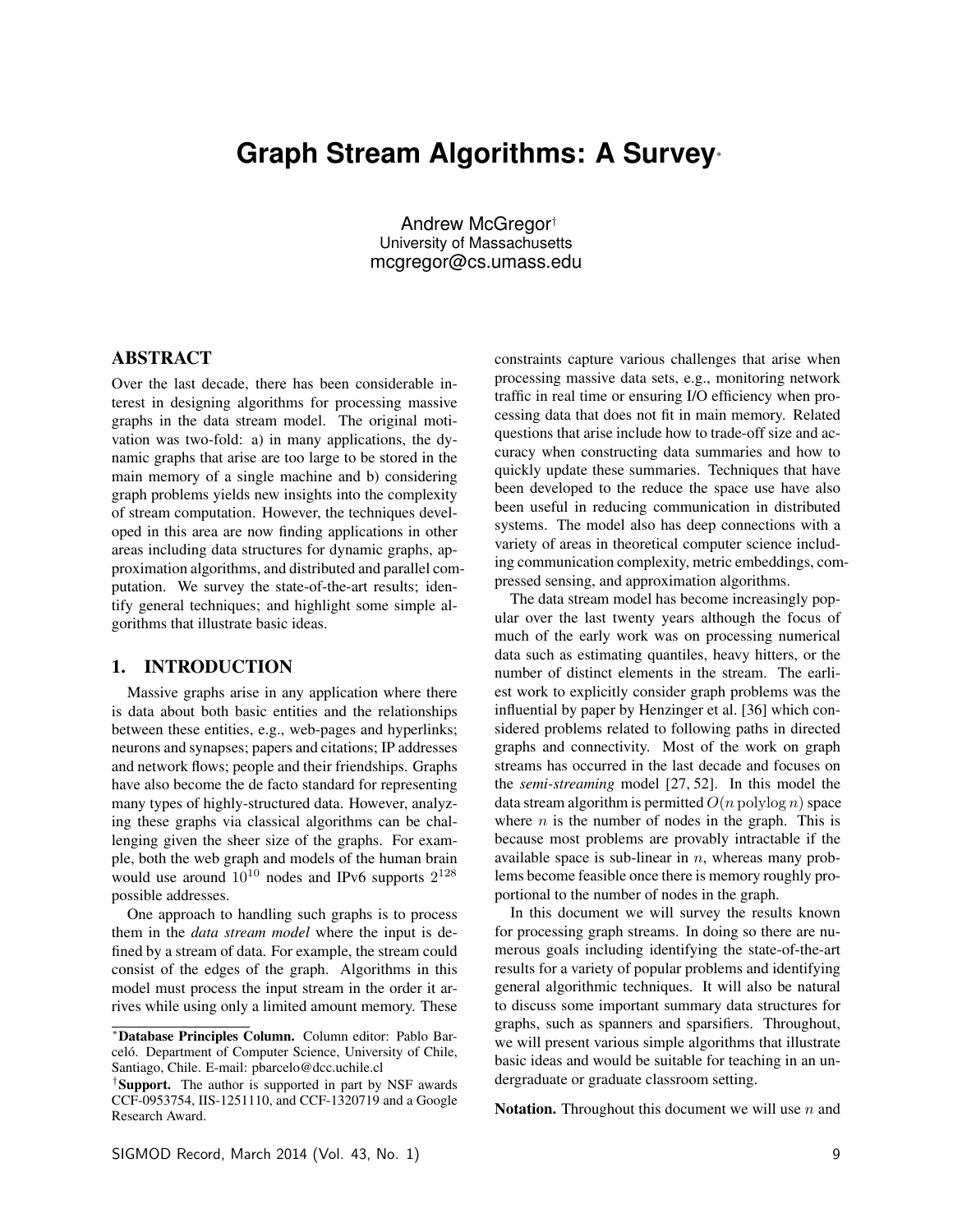|                       | Insert-Only                    | Insert-Delete                   | Sliding Window (width $w$ )         |  |
|-----------------------|--------------------------------|---------------------------------|-------------------------------------|--|
| Connectivity          | Deterministic [27]             | Randomized [5]                  | Deterministic [22]                  |  |
| <b>B</b> ipartiteness | Deterministic [27]             | Randomized [5]                  | Deterministic [22]                  |  |
| Cut Sparsifier        | Deterministic [2,8]            | Randomized [6,31]               | Randomized [22]                     |  |
|                       |                                | Randomized                      | Randomized                          |  |
| Spectral Sparsifier   | Deterministic [8,46]           | $\tilde{O}(n^{5/3})$ space [7]  | $\tilde{O}(n^{5/3})$ space [22]     |  |
| $(2t-1)$ -Spanners    | $  O(n^{1+1/t})$ space [11,23] | Only multiple pass              | $O(\sqrt{wn^{(1+1/t)}})$ space [22] |  |
|                       |                                | results known [6]               |                                     |  |
| Min. Spanning Tree    | Exact $[27]$                   | $(1 + \epsilon)$ -approx. [5]   | $(1+\epsilon)$ -approx. [22]        |  |
|                       |                                | Exact in $O(\log n)$ passes [5] |                                     |  |
| Unweighted Matching   | 2-approx. [27]                 | Only multiple pass              | $(3 + \epsilon)$ -approx. [22]      |  |
|                       | 1.58 lower bound $[42]$        | results known $[3,4]$           |                                     |  |
| Weighted Matching     | 4.911-approx. $[25]$           | Only multiple pass              | 9.027-approx. [22]                  |  |
|                       |                                | results known $[3,4]$           |                                     |  |

Table 1: Single-Pass, Semi-Streaming Results: Algorithms use  $O(n \text{ polylog } n)$  space unless noted otherwise. Results for approximating the frequency of subgraphs discussed in Section 2.3.

 $m$  to denote the number of nodes and edges in the graph under consideration. For any natural number  $k$ , we use [k] to denote the set  $\{1, 2, \ldots, k\}$ . We write  $a = b \pm c$ to denote  $b - c \le a \le b + c$ . Many of the algorithms are randomized and we refer to events occurring *with high probability* if the probability of the event is at least  $1-1/\text{poly}(n)$ . We use  $O(\cdot)$  to indicate that logarithmic factors have been omitted.

# 2. INSERT-ONLY STREAMS

In this section, we consider streams consisting of a sequence of unordered pairs  $e = \{u, v\}$  where  $u, v \in$ [n]. Such a stream,

$$
S = \langle e_1, e_2, \dots, e_m \rangle
$$

naturally defines an undirected graph  $G = (V, E)$  where  $V = [n]$  and  $E = \{e_1, \ldots, e_m\}$ . See Figure 1. For simplicity, we will assume that all stream elements are distinct and therefore the resulting graph is not a multi $graph<sup>1</sup>$ . We will also consider weighted graphs where now each element of the stream,  $(e, w(e))$ , defines both an edge of the graph and its weight.



Figure 1: The graph on four nodes defined by the stream  $S = \langle \{1, 2\}, \{2, 3\}, \{1, 3\}, \{3, 4\}\rangle$ . It will be used to illustrate various definitions in later sections.

### 2.1 Connectivity, Trees, and Spanners

One of early motivations for considering the semistreaming model is that  $\Theta(n)$  space is necessary and sufficient to determine whether a graph is connected. The sufficiency follows from the following simple algorithm that constructs a spanning forest: we maintain a set of edges H and add the next edge in the stream  $\{u, v\}$  to H if there is currently no path from  $u$  to  $v$  in  $H$ .

Spanners. A simple extension of the above algorithm also allows us to approximate the distance between any two nodes by constructing a *spanner*.

DEFINITION 1 (SPANNER). *Given a graph* G*, we say that a subgraph* H *is an* α*-spanner for* G *if for all*  $u, v \in V$ ,

$$
d_G(u, v) \le d_H(u, v) \le \alpha \cdot d_G(u, v) .
$$

*where*  $d_G(\cdot, \cdot)$  *and*  $d_H(\cdot, \cdot)$  *are lengths of the shortest paths in* G *and* H *respectively.*

While the connectivity algorithm only added an edge if it did not complete a cycle, the algorithm for constructing a spanner will add an edge if it does not complete a short cycle.

| <b>Algorithm 1: Spanner</b>                                          |
|----------------------------------------------------------------------|
| $1 H \leftarrow \emptyset;$                                          |
| 2 for each $\{u, v\} \in S$ do                                       |
| 3   If $d_H(u, v) > \alpha$ then $H \leftarrow H \cup \{\{u, v\}\};$ |
| 4 return $H$                                                         |

The fact that the resulting graph is an  $\alpha$ -spanner follows because for each edge  $(u, v) \in G \setminus H$ , there must

<sup>&</sup>lt;sup>1</sup>Although many of the algorithms discussed immediately extend to the multigraph setting. Other problems such as estimating the number of triangles or distinct paths of length two require new ideas when edges have multiplicity [21, 38].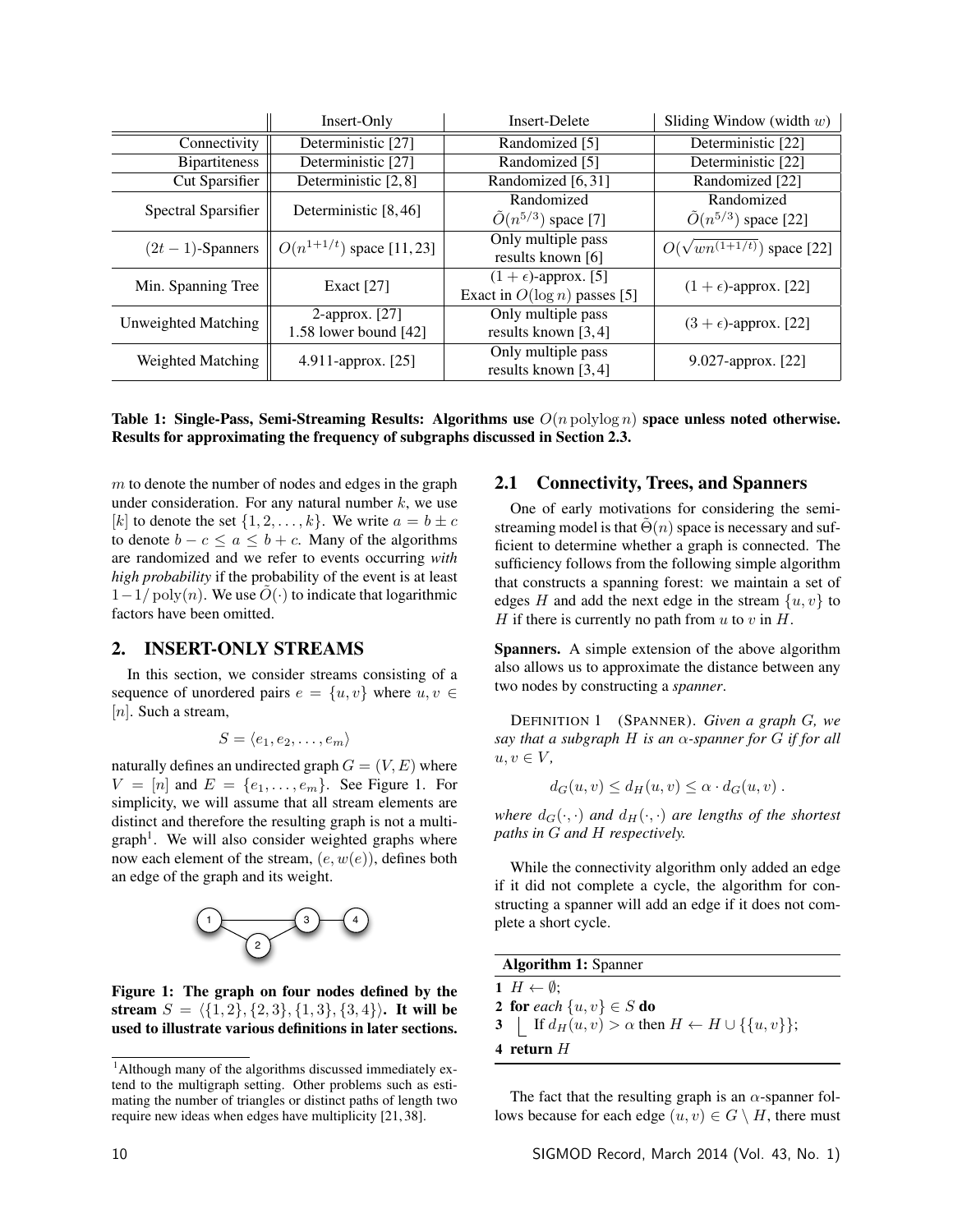have already been a path of length at most  $\alpha$  in H. Hence, for any path in  $G$  of length  $d$ , including a shortest path, there is a corresponding path of length at most  $\alpha d$  in H. The algorithm needs to store at most  $O(n^{1+1/t})$  edges when  $\alpha = 2t - 1$  for integral t. This follows because the shortest cycle in H has length  $2t + 1$  and any such graph has at most  $O(n^{1+1/t})$  edges [15]. A naive implementation of the above algorithm would be slow and more recent work has focused on developing faster algorithms [11, 23]. Other work [24] has considered constructing  $(\alpha, \beta)$ -spanners where H is required to satisfy

$$
d_G(u, v) \le d_H(u, v) \le \alpha \cdot d_G(u, v) + \beta.
$$

Minimum Spanning Tree. Another generalization of the basic connectivity algorithm is to maintain a minimum spanning tree (or spanning forest if the graph is not connected).

| <b>Algorithm 2:</b> Minimum Spanning Tree              |  |  |  |  |
|--------------------------------------------------------|--|--|--|--|
| $1 H \leftarrow \emptyset;$                            |  |  |  |  |
| 2 for each $\{u, v\} \in S$ do                         |  |  |  |  |
| $\mathbf{3} \mid H \leftarrow H \cup \{(u, v)\};$      |  |  |  |  |
| 4   If $H$ includes a cycle, remove the largest weight |  |  |  |  |
| edge in the cycle from $H$ .                           |  |  |  |  |
| 5  return $H$                                          |  |  |  |  |
|                                                        |  |  |  |  |

By using the appropriate data structures, the above algorithm can be implemented such that each update takes  $O(\log n)$  time [60].

# 2.2 Graph Sparsification

We next consider constructing graph sparsifiers in the data stream model. Rather than just determining whether a graph is connected, these sparsifiers will allow us to estimate a richer set of connectivity properties such as the size of *all* cuts in the graph. We will be interested in different types of sparsifier. First, Benczür and Karger [14] introduced the notion of cut sparsification.

DEFINITION 2 (CUT SPARSIFICATION). *We say that a* weighted subgraph H is a  $(1 + \epsilon)$  *cut sparsification of a graph* G *if*

$$
\lambda_A(H) = (1 \pm \epsilon) \lambda_A(G) , \quad \forall A \subset V , \qquad (1)
$$

*where*  $\lambda_A(G)$  *and*  $\lambda_A(H)$  *is the weight of the cut*  $(A, V \setminus$ A) *in* G *and* H *respectively.*

Spielman and Teng [59] introduced the more general notion of spectral sparsification based on approximating the Laplacian of a graph.

DEFINITION 3 (LAPLACIAN). *The Laplacian of an undirected weighted graph*  $H = (V, E, w)$ *, is a matrix* 

SIGMOD Record, March 2014 (Vol. 43, No. 1) 11 12 12 12 12 12 13 14 14 15 16 17 18 19 19 10 11 11 11 11 11 11 1

 $L_H \in \mathbb{R}^{n \times n}$  where

$$
L_H(i,j) = \begin{cases} \sum_{\{i,k\} \in E} w(i,k) & \text{if } i = j \\ -w(i,j) & \text{otherwise} \end{cases}
$$

*and*  $w(i, j)$  *is the weight of the edge between nodes i and j.* If there is no such edge, let  $w(i, j) = 0$ .

DEFINITION 4 (SPECTRAL SPARSIFICATION). *We say that a weighted subgraph* H *is a*  $(1 + \epsilon)$  *spectral sparsification of a graph* G *if,*

$$
x^T L_H x = (1 \pm \epsilon) x^T L_G x , \ \forall x \in \mathbb{R}^n , \qquad (2)
$$

*where*  $L_G$  *and*  $L_H$  *are the Laplacians of*  $H$  *and*  $G$ *.* 

Note that if we replace  $\forall x \in \mathbb{R}^n$  in Equation 2 by  $\forall x \in \{0,1\}^n$  then we recover Equation 1. Hence, given a spectral sparsification of  $G$ , we can approximate the weight of all cuts in G. We can also approximate other "spectral properties" of  $G$  including the eigenvalues (via the Courant-Fischer Theorem), the effective resistances in the analogous electrical network, and various properties of random walks. Obviously, any graph G has a spectral sparsifier since  $G$  is a spectral sparsifier of itself. What is surprising is that there exists a  $(1 + \epsilon)$ spectral sparsifier with at most  $O(\epsilon^{-2}n)$  edges [12].

A Simple "Merge and Reduce" Approach. Not only do small spectral sparsifiers exist but they can also be constructed in the semi-streaming model [2, 46]. In this section, we present a simple algorithm that demonstrates the useful "merge and reduce" framework that has been useful for other data stream problems [8].

The following algorithm uses, as a black box, any existing algorithm that returns a  $(1 + \gamma)$  spectral sparsifier. Let A be such an algorithm and let size( $\gamma$ ) be an upper bound on the number of edges in the resulting sparsifier. As mentioned above, we may assume that size( $\gamma$ ) =  $O(\gamma^{-2}n)$ . We will also use the following easily verifiable properties of a spectral sparsifier:

- *Mergeable:* Suppose  $H_1$  and  $H_2$  are  $\alpha$  spectral sparsifiers of two graphs  $G_1$  and  $G_2$  on the same set of nodes. Then  $H_1 \cup H_2$  is an  $\alpha$  spectral sparsifier of  $G_1 \cup G_2$ .
- *Composable:* If  $H_3$  is an  $\alpha$  spectral sparsifier for  $H_2$  and  $H_2$  is a  $\beta$  spectral sparsifier for  $H_1$  then  $H_3$  is an  $\alpha\beta$  spectral sparsifier for  $H_1$ .

The algorithm is based on a hierarchical partitioning of the stream. First we partition the input stream of edges into  $t = m/\text{size}(\gamma)$  segments of length size( $\gamma$ ). For simplicity assume that t is a power of two. Let  $G_i^0$ be the graph corresponding to the  $i$ -th segment of edges. For  $i \in \{1, ..., \log_2 t\}$  and  $j \in \{1, ..., t/2^i\}$ , define

$$
G_i^j = G_{2i-1}^{j-1} \cup G_{2i}^{j-1} .
$$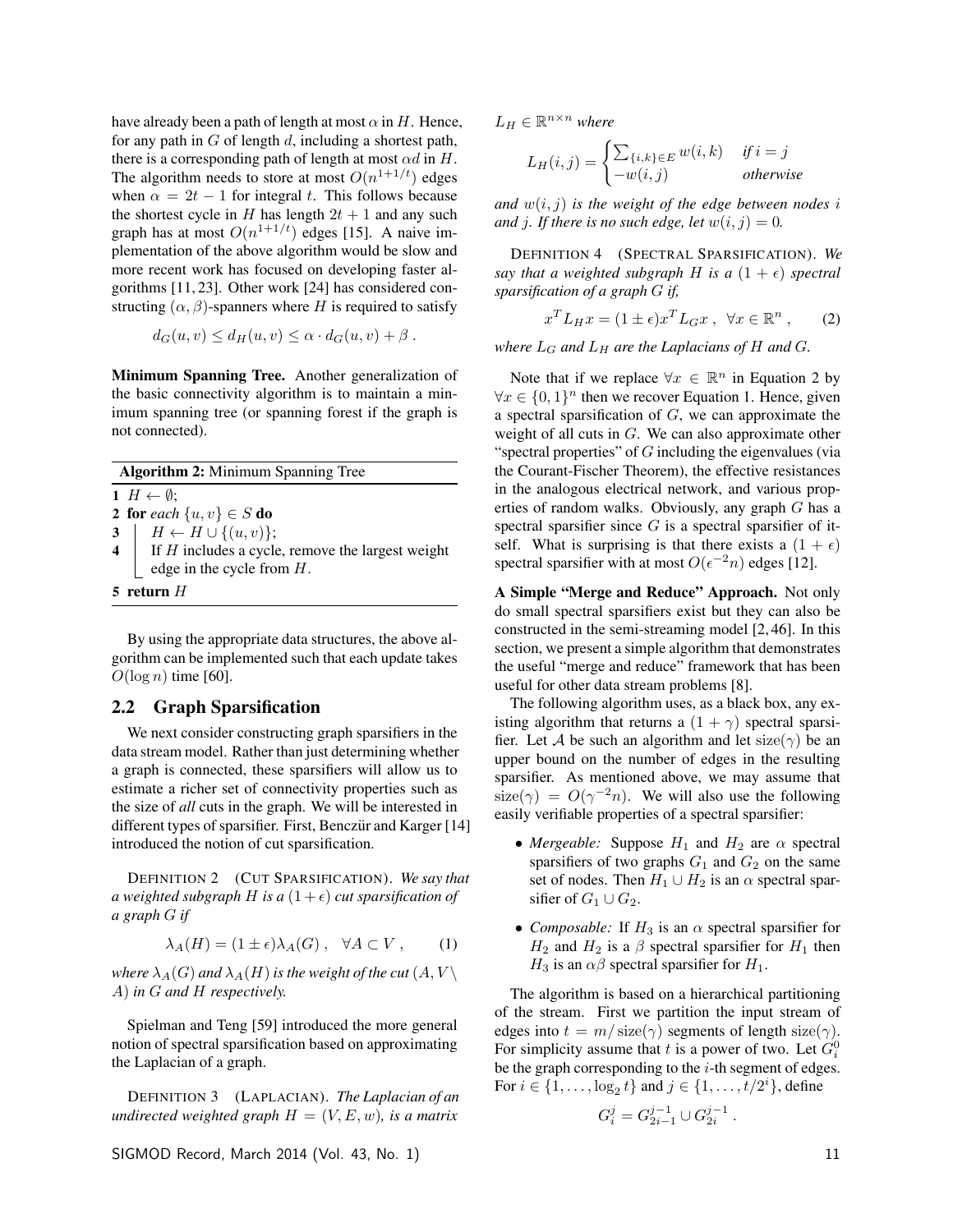For example, if  $t = 4$ , we have:

$$
G_1^1 = G_1^0 \cup G_2^0 , G_2^1 = G_3^0 \cup G_4^0 ,
$$
  

$$
G_1^2 = G_1^1 \cup G_2^1 = G_1^0 \cup G_2^0 \cup G_3^0 \cup G_4^0 = G .
$$

For each  $G_i^j$ , we define a weighted subgraph  $H_i^j$  using the sparsification algorithm  $A$  as follows:

$$
H_i^0 = G_i^0 \text{ and } H_i^j = \mathcal{A}(H_{2i-1}^{j-1} \cup H_{2i}^{j-1}) \text{ for } j > 0.
$$

It follows from the mergeable and composeable properties that  $H_1^{\log_2 t}$  is an  $(1 + \gamma)^{\log_2 t}$  sparsifier of G. If we set  $\gamma = \epsilon/(2 \log_2 t)$  then this is a  $(1 + \epsilon)$  sparsifier. Furthermore, it is possible to compute  $H_1^{\log_2 t}$  while only storing at most

$$
2\operatorname{size}(\gamma)\log_2 t = O(\epsilon^{-2}n\log^3 n)
$$

edges at any given time. This is because, as soon as we have constructed  $H_i^j$ , we can forget  $H_{2i-1}^{j-1}$  and  $H_{2i}^{j-1}$ . Hence, at any given time we will only need to store  $H_i^j$ for at most two values of  $i$  for each  $j$ .

#### 2.3 Counting Subgraphs

Another problem that has received significant attention is counting the number of triangles,  $T_3$ , in a graph. This is closely related to the *transitivity coefficient*, the fraction of paths of length two that form a triangle, and the *clustering coefficient*, i.e.,

$$
\frac{1}{n} \sum_{v} \frac{T_3(v)}{\binom{\deg(v)}{2}}
$$

where  $T_3(v)$  is the number of triangles that include the node  $v$ . Both statistics play an important role in the analysis of social networks. Unfortunately, it can be shown that determining whether a graph is triangle-free requires  $\Omega(n^2)$  space even with a constant number of passes and more generally,  $\Omega(m/T_3)$  space is required for any constant approximation [17]. Hence, research has focused on designing algorithms whose space will depend on a given lower bound  $t \leq T_3$ .

Vector-Based Approach. A number of approaches for estimating the number of triangles have been based on reducing the problem to a problem about vectors. Consider a vector **x** indexed by subsets T of  $[n]$  of size three. Each  $T$  represents a triple of nodes and the entry corresponding to  $T$  is defined to be,

$$
\mathbf{x}_T = |\{e \in S : e \subset T\}|.
$$

For example, in the stream  $S$  corresponding to the graph in Figure 1, the entries of the vector are:

$$
\mathbf{x}_{\{1,2,3\}}=3,\, \mathbf{x}_{\{1,2,4\}}=1,\, \mathbf{x}_{\{1,3,4\}}=2,\, \mathbf{x}_{\{2,3,4\}}=2\, .
$$

Note that the number of triangles  $T_3$  in  $G$  equals the number entries of x that equal 3. Bar-Yossef et al. [10] presented an algorithm based on the following relationship between  $T_3$  and the frequency moments of x, i.e.,  $F_k = \sum_T \mathbf{x}_T^k$ .

LEMMA 2.1. 
$$
T_3 = F_0 - 1.5F_1 + 0.5F_2
$$
.

Let  $\tilde{T}_3$  be the estimate of  $T_3$  that results by combining  $(1 + \gamma)$ -approximations of the relevant frequency moments with the above lemma. Then,

$$
|\tilde{T}_3 - T_3| < \gamma (F_0 + 1.5F_1 + 0.5F_2) \le 8\gamma mn
$$

where the last inequality follows since

$$
\max(F_0, F_2/9) \le F_1 = m(n-2) \ .
$$

It is possible to  $(1 + \gamma)$ -approximate each of these frequency moments in  $\tilde{O}(\gamma^{-2})$  space and so, by setting  $\gamma = \epsilon/(8mn)$ , this implies a  $(1 + \epsilon)$ -approximation algorithm using  $\tilde{O}(\epsilon^{-2}(mn/t)^2)$  space.

A more space-efficient approach proposed by Ahn et al. [6], is to use the  $\ell_0$  sampling technique [40]. An algorithm for  $\ell_0$  sampling uses  $O(polylog n)$  space and returns a random non-zero element from x. Let  $X \in$  $\{1, 2, 3\}$  be determined by picking a random non-zero element of  $v$  and returning the associated value of this element. Let  $Y = 1$  if  $X = 3$  and  $Y = 0$  otherwise. Note that  $E[Y] = T_3/F_0$ . By an application of the Chernoff bound, the mean of  $\tilde{O}(\epsilon^{-2}(mn/t))$  independent copies of Y equals  $(1 \pm \epsilon)T_3/F_0$  with high probability. Multiplying this by an approximation of  $F_0$  yields a good estimate of  $T_3$ . Note that an earlier algorithm using similar space was presented by Buriol et al. [18] but the above algorithm has the advantage that it is also applicable in the setting (discussed in a later section) where edges can be inserted and deleted.

Extensions and Other Approaches. Pavan et al. [54] developed the approach of Buriol et al. such that the dependence on  $n$  in the space used became a dependence on the maximum degree in the graph, and a tighter analysis is possible. Pagh and Tsourakakis [53] presented an algorithm based on randomly coloring the nodes and counting the number of monochromatic triangles exactly. Algorithms have also been developed for the multi-pass model including a two-pass algorithm using  $\tilde{O}(m/t^{1/3})$ space [17] and an  $O(\log n)$ -pass semi-streaming algorithm [13]. Kutzkov and Pagh [49] and Jha et al. [37] also designed algorithms for estimating the clustering and transitivity coefficients directly.

Extending an approach used by Jowhari and Ghodsi [39], another line of work [39, 41, 50] makes clever use of complex-valued hash functions for counting longer cycles and other subgraphs. Lower bounds for finding short cycles were proved by Feigenbaum et al. [28]. Other related work includes approximating the size of cliques [35], independent sets [34], and dense components [9].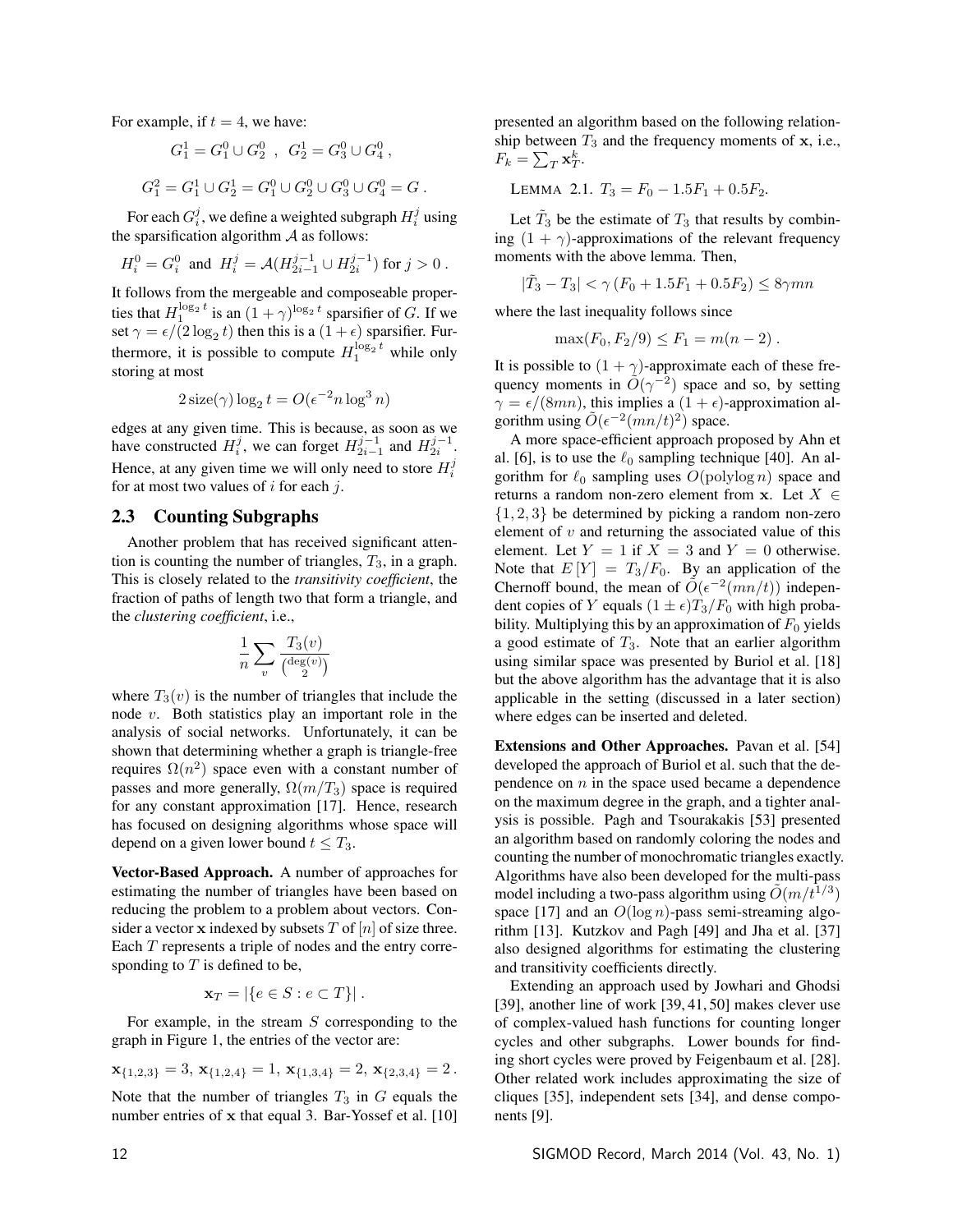# 2.4 Matchings

A matching in a graph  $G = (V, E)$  is a subset of edges  $M \subseteq E$  such that no two edges in M share an endpoint. Well-studied problems including computing the matching of maximum cardinality or maximum total weight.

Greedy Single-Pass Algorithms. A simple algorithm that returns a 2-approximation for the unweighted problem is the following greedy algorithm.

| <b>Algorithm 3: Greedy Matching</b>                               |
|-------------------------------------------------------------------|
| $1 M \leftarrow \emptyset;$                                       |
| 2 for each $e \in S$ do                                           |
| 3   If $M \cup \{e\}$ is a matching, $M \leftarrow M \cup \{e\};$ |
| 4 return $M$                                                      |

The fact that the algorithm returns a 2-approximation follows from the fact that for every edge  $\{u, v\}$  in a maximum cardinality matching, M must include an edge with at least one of  $u$  or  $v$  as an endpoint. At present this is the best approximation known for the problem! The strongest known lower bound is  $e/(e-1) \approx 1.58$ which also applies when edges are grouped by endpoint [30,42]. Konrad et al. [47] considered a relaxation of the problem where the edges arrive in a random-order and, in this setting, they designed an algorithm that achieved a 1.98-approximation in expectation.

The greedy algorithm can easily be generalized to the weighted case as follows [27, 51]. Rather than only adding an edge if there are no "conflicting" edges, we also add the edge if its weight is at least some factor larger than the weight of the (at most two) conflicting edges and then remove these conflicting edges.

Algorithm 4: Greedy Weighted Matching  $1 M \leftarrow \emptyset$ : 2 for *each*  $e \in S$  do<br>3 | Let  $C = \{e' \in$ 3 Let  $C = \{e' \in M : e' \cap e \neq \emptyset\}$ ; 4  $\left[ \text{ If } \frac{w(e)}{w(C)} \ge (1+\gamma) \text{ then } M \leftarrow M \cup \{e\} \setminus C;$ 5 return M

It would be reasonable to ask why we shouldn't add e if  $w(e) \geq w(C)$ , i.e., set  $\gamma = 0$ . However, consider what would happen if the stream consisted of edges

 $\{1, 2\}, \{2, 3\}, \{3, 4\}, \ldots, \{n-1, n\}$ 

arriving in that order where the weight of edge  $\{i, i +$ 1} is  $1 + i\epsilon$  for some small value  $\epsilon > 0$ . The above algorithm would return the last edge with a total weight of  $1 + (n - 1)\epsilon$  whereas the optimal solution has weight

$$
1 + (n-1)\epsilon + 1 + (n-3)\epsilon + 1 + (n-5)\epsilon + \ldots > \frac{n-1}{2},
$$

and hence decreasing  $\epsilon$  makes the approximation factor arbitrarily large.

Roughly speaking, the problem with setting  $\gamma = 0$  is that the weight of the "trail" of edges that are inserted into M but subsequently removed can be much larger than the weight of the final edges in M. By setting  $\gamma$ 0, we ensure the weights in this trail are geometrically increasing. Specifically, let  $T_e = C_1 \cup C_2 \cup \dots$  where  $C_1$  is the set of edges removed when e was added to  $M$ and  $C_{i+1}$  is the set of edges removed when an edge in  $C_i$  was added to  $M$ . Then, it is easy to show that for any edge e, the total weight of edges in  $T_e$  satisfies,

$$
w(T_e) \leq w(e)/\gamma.
$$

By a careful charging scheme [51], the weight of the optimal solution can be bounded in terms of the weight of the final edges and the trails:

$$
w(\mathsf{OPT}) \le (1+\gamma) \sum_{e \in M} (w(T_e) + 2w(e)) \; .
$$

Substituting in the bound on  $w(T_e)$  and optimizing over  $\gamma$  yields a 5.828-approximation. The analysis can be extended to sub-modular maximization problems [20].

The above algorithm is optimal among deterministic algorithms that only remember the edges of a valid matching at any time [61]. However, after a sequence of results [25, 26, 62] it is now known how to achieve a 4.91-approximation.

Multiple-Pass Algorithms. The above algorithm can be extended to a multiple-pass algorithm that achieves a  $(2 + \epsilon)$ -approximation for weighted matchings. We simply set  $\gamma = O(\epsilon)$  and take  $O(\epsilon^{-3})$  passes over the data where, at the start of a pass,  $M$  is initiated to the matching returned at the end of the previous pass.

Guruswami and Onak showed that finding the size of the maximum cardinality matching exactly given  $p$ passes requires  $n^{1+\Omega(1/p)}/p^{O(1)}$  space. No exact algorithm is known with these parameters but it is possible to find an arbitrarily good approximation. Ahn and Guha [3,4] showed that a  $(1 + \epsilon)$ -approximation is possible using  $O(n^{1+1/p})$  space and  $O(p/\epsilon)$  passes. They also show a similar result for weighted matching if the graph is bipartite. Their results are based on adapting linear programming techniques and a careful analysis of the intrinsic adaptivity of primal-dual algorithms. In the node arrival setting where edges are grouped by endpoint, Kapralov presented an algorithm that achieved a  $1/(1 - 1/\sqrt{2\pi p} + o(1/p))$ -approximation ratio given p passes. This is achieved by a fractional load balancing approach.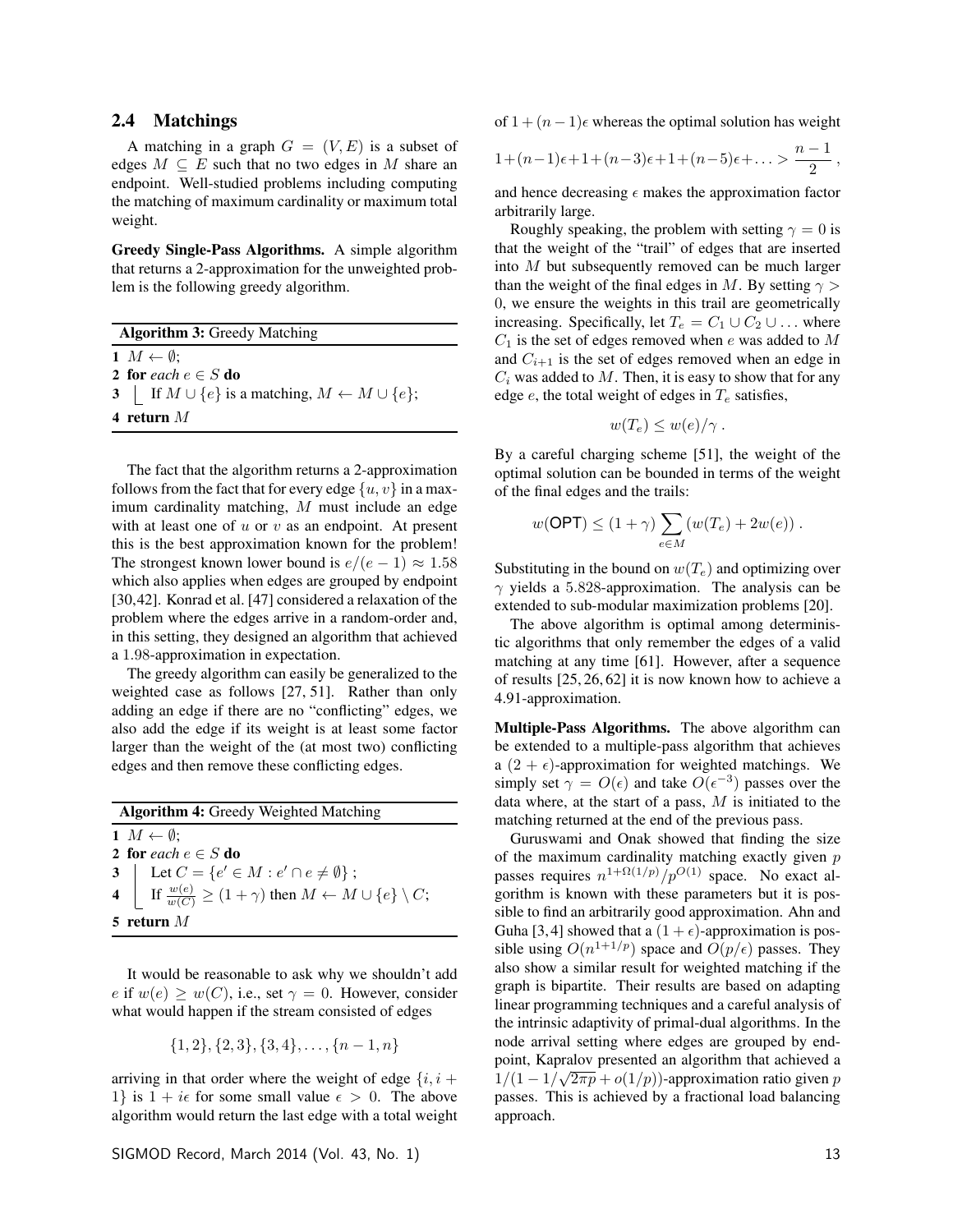### 2.5 Random Walks

A random walk in an unweighted graph from a node  $u \in V$  is a random sequence of nodes  $v_0, v_1, v_2, \ldots$ where  $v_0 = u$  and  $v_i$  is a random node from the set  $\Gamma(v_{i-1})$ , the neighbors of  $v_{i-1}$ . For any fixed positive integer t, we can consider the distribution of  $v_t \in V$ . Call this distribution  $\mu_t(u)$ .

In this section, we present a semi-streaming algorithm by Das Sarma et al. [56] that returns a sample from  $\mu_t(u)$ . Note that it is trivial to sample from  $\mu_t(u)$  with t passes; in the *i*-th pass we randomly select  $v_i$  from the neighbors of the node  $v_{i-1}$  determined in the previous pass. Das Sarma et al. show that it is possible to reduce the number of passes to  $O(\sqrt{t})$ . They also present algorithms that use less space at the expense of increasing the number of passes.

Algorithm. As noted above, it is trivial to perform length  $t$  walks in  $t$  passes. The main idea of the algorithm to build up a length  $t$  walk by "stitching" together short walks of length  $\sqrt{t}$ . Each of these short walks can be constructed in parallel in  $\sqrt{t}$  passes and  $O(n \log n)$  space. However, we will need to be careful to ensure that all the steps of the final walk are independent. Specifically, the algorithm starts as follows:

- 1. Let  $T(v)$  be a node sampled from  $\mu_{\sqrt{t}}(v)$ .
- 2. Let  $v = T^k(u) = T(\dots T(T(u))\dots)$  where k is maximal values such that the nodes in

$$
U = \{u, T(u), T^2(u), \dots, T^{k-1}(u)\}
$$

are all distinct and  $k \leq \sqrt{t}$ .

The reason that we insist that the nodes in  $U$  are disjoint is because otherwise the next steps of the random walk will not be independent of the previous steps. So far we have generated a sample v from  $\mu_{\ell}(u)$  where  $\ell = k\sqrt{t}$ . We then enter the following loop:

- 3. While  $\ell \leq \sqrt{t}$ 
	- (a) If  $v \notin U$ , let  $v \leftarrow T(v)$ ,  $\ell \leftarrow \sqrt{t} + \ell, U \leftarrow$  $U \cup \{v\}$
	- (b) Otherwise, sample  $\sqrt{t}$  edges with replacement incident on each node in  $U$ . Find the maximal path from  $v$  such that on the  $i$ -th visit to node  $x$ , we take the  $i$ -th edge that was sampled for node x. The path terminates either when a node in U is visited more than  $\sqrt{t}$  times or we reach a node that is not in  $U$ . Reset  $v$  to be the final node of this path and increase  $\ell$ by the length of the path. If we complete the length t random walk during this process we may terminate at this point and return the current node.

4. Perform the remaining  $O(\sqrt{t})$  steps of the walk using the trivial algorithm.

Analysis. First note that |U| is never larger than  $\sqrt{t}$  because  $|U|$  is only incremented when  $\ell$  increases by at least  $\sqrt{t}$  and we know that  $\ell \leq t$ . The total space required to store the vertices T is  $\tilde{O}(n)$ . When we sample  $\sqrt{t}$  edges incident on each node in U, this requires  $\tilde{Q}(|U|\sqrt{t}) = \tilde{O}(t)$  space. Hence, the total space is  $\tilde{O}(n + t)$ . For the number of passes, note that when we need to take a pass to sample edges incident on  $U$ , we make  $O(\sqrt{t})$  hops of progress because either we reach a node with an unused short walk or the walk uses  $\Omega(\sqrt{t})$ samples edges. Hence, including the  $O(\sqrt{t})$  passes used at the start and end of the algorithm, the total number of passes is  $O(\sqrt{t})$ .

# 3. GRAPH SKETCHES

In this section, we consider dynamic graph streams where edges can be both added and removed. The input is a sequence

$$
S = \langle a_1, a_2, \ldots \rangle \quad \text{where} \quad a_i = (e_i, \Delta_i)
$$

where  $e_i$  encodes an undirected edge as before and  $\Delta_i \in$  $\sum_{i:e_i=e} \Delta_i$ . For simplicity, we restrict our attention to  ${-1, 1}$ . The multiplicity of an edge e is defined as  $f_e =$ the case where  $f_e \in \{0, 1\}$  for all edges e.

Linear Sketches. An important type of data stream algorithms are *linear sketches*. Such algorithms maintain a random linear projection, or "sketch", of the input. We want to be able to a) infer relevant properties of the input from the sketch and b) maintain the sketch in small space. The second property follows from the linearity of the sketch if the dimensionality of the projection is small. Specifically, suppose

$$
\mathbf{f} \in \{0,1\}^{\binom{n}{2}}
$$

is the vector with entries equalling the current values of  $f_e$  and let  $\mathcal{A}(\mathbf{f}) \in \mathbb{R}^d$  be the sketch of this vector where we call  $d$  the dimensionality of the sketch. Then, when  $(e, \Delta)$  arrives we can simple update  $\mathcal{A}(\mathbf{f})$  as follows:

$$
\mathcal{A}(\mathbf{f}) \leftarrow \mathcal{A}(\mathbf{f}) + \Delta \cdot \mathcal{A}(\mathbf{i}^e)
$$

where  $i^e$  is the vector whose only non-zero entry is a "1" in the position corresponding to  $e$ . Hence, it suffices to store the current sketch and any random bits needed to compute the projection. The main challenge is therefore to design low dimensional sketches.

Homomorphic Sketches. Many of the graph sketches that have been designed so far are built up from sketches of the rows of the adjacency matrix for the graph G. Specifically, let  $\mathbf{f}^v \in \{0,1\}^{n-1}$  be the vector  $\mathbf{f}$  restricted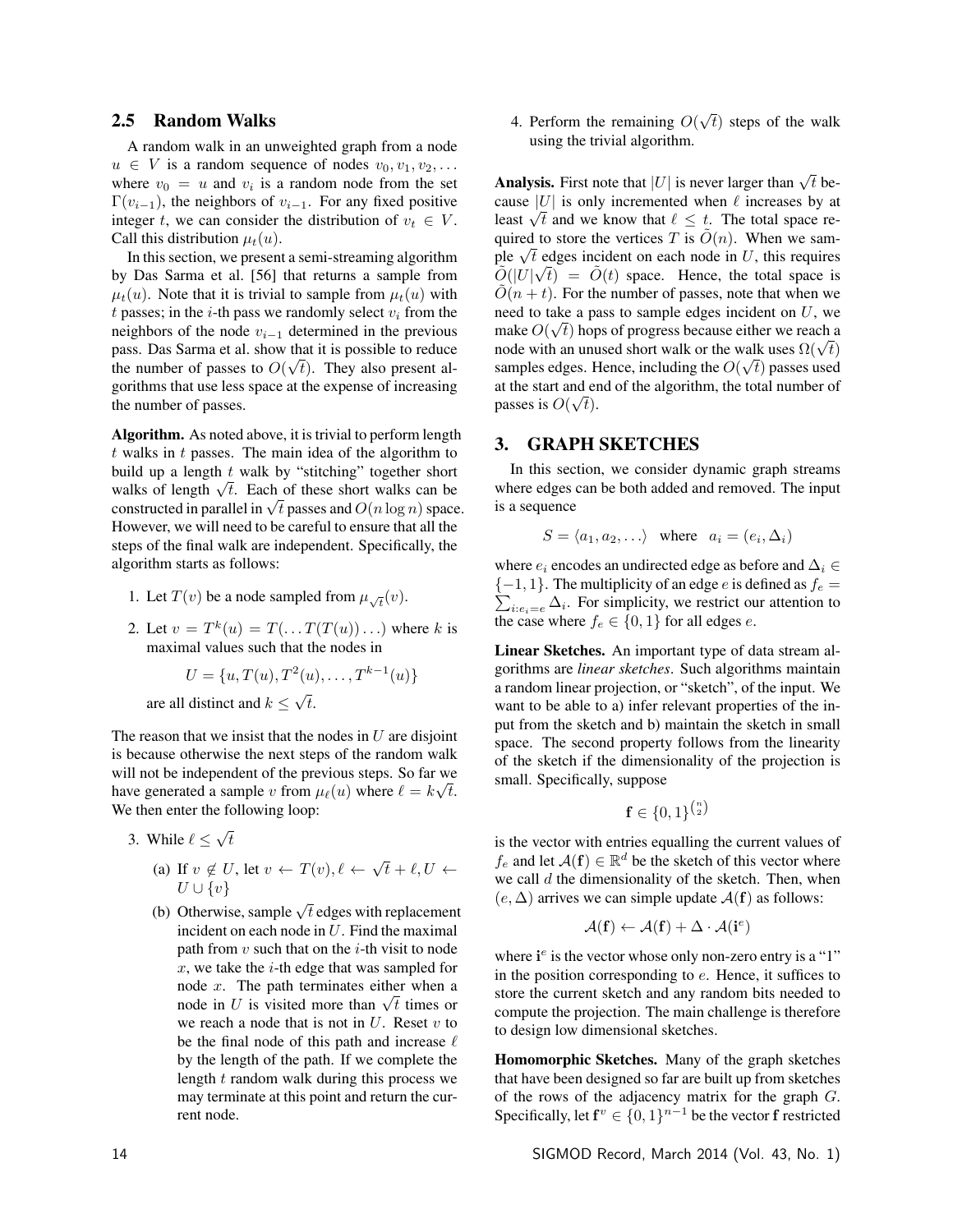to coordinates that involve node  $v$ . Then, the sketches are formed by concatenating sketches of each  $f^v$ , i.e.,

$$
\mathcal{A}(\mathbf{f}) = \mathcal{A}_1(\mathbf{f}^{v_1}) \circ \mathcal{A}_2(\mathbf{f}^{v_2}) \circ \ldots \circ \mathcal{A}_n(\mathbf{f}^{v_n}).
$$

Note that the random projections for different  $A_i$  need not be independent but that these sketches can still be updated as before.

The algorithms discussed in subsequent sections all fit the following template. First, we consider a basic algorithm for the graph problem in question. Second, we design sketches  $A_i$  such that it is possible to emulate the basic algorithm given only the projections  $A_i(\mathbf{f}^{v_i})$ . The challenge is to ensure that the sketches are homomorphic with respect to the operations of the basic algorithm, i.e., for each operation on the original graph, there is a corresponding operation on the sketches.

#### 3.1 Connectivity

We start with a simple algorithm for finding a spanning forest of a graph and then show how to emulate this algorithm via sketches.

Basic Non-Sketch Algorithm. The algorithm is based on the following simple  $O(\log n)$  stage process. In the first stage, we find an arbitrary incident edge for each node. We then collapse each of the resulting connected components into a "supernode". In each subsequent stage, we find an edge from every supernode to another supernode (if one exists) and collapse the connected components into new supernodes. It is not hard to argue that this process terminates after  $O(\log n)$  stages and that the set of edges used to connect supernodes in the different stages include a spanning forest of the graph. From this we can obviously deduce whether the graph is connected.

Emulation via Sketches. There are two main steps to constructing the sketches for the connectivity algorithm:

1. *An Appropriate Graph Representation.* For each node  $v_i \in V$ , define a vector  $\mathbf{a}_i \in \{-1, 0, 1\}^{\binom{n}{2}}$ :

$$
\mathbf{a}_{\{j,k\}}^i = \begin{cases} 1 & \text{if } i = j < k \text{ and } \{v_j, v_k\} \in E \\ -1 & \text{if } j < k = i \text{ and } \{v_j, v_k\} \in E \\ 0 & \text{otherwise} \end{cases}
$$

These vectors then have the useful property that for any subset of nodes  $\{v_i\}_{i \in S}$ , the non-zero entries of  $\sum_{i \in S} \mathbf{a}^i$  correspond exactly to the edges across the cut  $(S, V \setminus S)$ .

2.  $\ell_0$ -Sampling via Linear Sketches: As mentioned earlier, the goal of  $\ell_0$ -sampling is to take a nonzero vector  $\mathbf{x} \in \mathbb{R}^d$  and return a sample j where

$$
\Pr_r[\text{sample equals } j] = \begin{cases} \frac{1}{|F_0(\mathbf{x})|} & \text{if } \mathbf{x}_j \neq 0 \\ 0 & \text{if } \mathbf{x}_j = 0 \end{cases}.
$$

SIGMOD Record, March 2014 (Vol. 43, No. 1) 15

A useful feature of existing work [40] on  $\ell_0$  sampling is that it can be performed via linear projections, i.e., for any string r there exists  $M_r \in \mathbb{R}^{k \times d}$ such that the sample can be reconstructed from  $M_r$ x. For the process to be successful with constant probability  $k = O(\log^2 n)$  suffices. Consequently, given  $M_r$ **x** and  $M_r$ **y** we have enough information to determine a random sample from the set  $\{i : x_i + y_i \neq 0\}$  since

$$
M_r(\mathbf{x} + \mathbf{y}) = M_r \mathbf{x} + M_r \mathbf{y} .
$$

For example, for the graph in Figure 1, we have

| $\mathbf{a}^1 = (1 \ 1 \ 1 \ 0 \ 0 \ 0 \ 0)$                   |  |  |  |  |
|----------------------------------------------------------------|--|--|--|--|
| $a^2 = ( -1 \ 0 \ 0 \ 1 \ 0 \ 0 )$                             |  |  |  |  |
| $\mathbf{a}^3 = (0 \quad -1 \quad 0 \quad -1 \quad 0 \quad 1)$ |  |  |  |  |
| $\mathbf{a}^4 = (0 \ 0 \ 0 \ 0 \ 0 \ -1)$                      |  |  |  |  |

where the entries correspond to the sets  $\{1, 2\}, \{1, 3\},\$  $\{1,4\}, \{2,3\}, \{2,4\}, \{3,4\}$  in that order. Note that the non-zero entries of

$$
\mathbf{a}^1 + \mathbf{a}^2 = (0 \ 1 \ 0 \ 1 \ 0 \ 0)
$$

correspond to  $\{1,3\}$  and  $\{2,3\}$  which are exactly the edges across the cut  $({1, 2}, {3, 4})$ .

The resulting algorithm for connectivity is relatively simple but makes use of linearity in an essential way:

1. *In a single pass, compute the sketches:* Choose  $t = O(\log n)$  random strings  $r_1, \ldots, r_t$  and construct the  $\ell_0$ -sampling projections  $M_{r_j}$ **a**<sup>i</sup> for  $i \in$ [n],  $j \in [t]$ . Then,

$$
\mathcal{A}_i(\mathbf{f}^{v_i}) = (M_{r_1}\mathbf{a}^i) \circ (M_{r_2}\mathbf{a}^i) \ldots \circ (M_{r_t}\mathbf{a}^i) .
$$

- 2. *In post-processing, emulate the original algorithm:*
	- (a) Let  $\hat{V} = V$  be the initial set of "supernodes".
	- (b) For  $i = 1, \ldots, t$ : for each supernode  $S \in \hat{V}$ , use  $\sum_{i \in S} M_{r_i} \mathbf{a}^i = M_{r_j} (\sum_{i \in S} \mathbf{a}^i)$  to sample an edge between  $S$  and another supernode. Collapse the connected supernodes to form a new set of supernodes.

Since each sketch  $A_i$  has dimension  $O(\text{polylog } n)$  and there are  $n$  such sketches to be computed, the final connectivity algorithm uses  $O(n \cdot \text{polylog } n)$  space.

Extensions and Further Work. Note that the above algorithm has  $O(\text{polylog } n)$  update time but a connectivity query may take  $\Omega(n)$  time. This was addressed in subsequent work by Kapron et al. [44].

An easy corollary of the above the result is that it is also possible to test whether a graph is bipartite. This follows by running the connectivity algorithm on the both G and the *bipartite double cover* of G. The bipartite double cover of a graph is formed by making two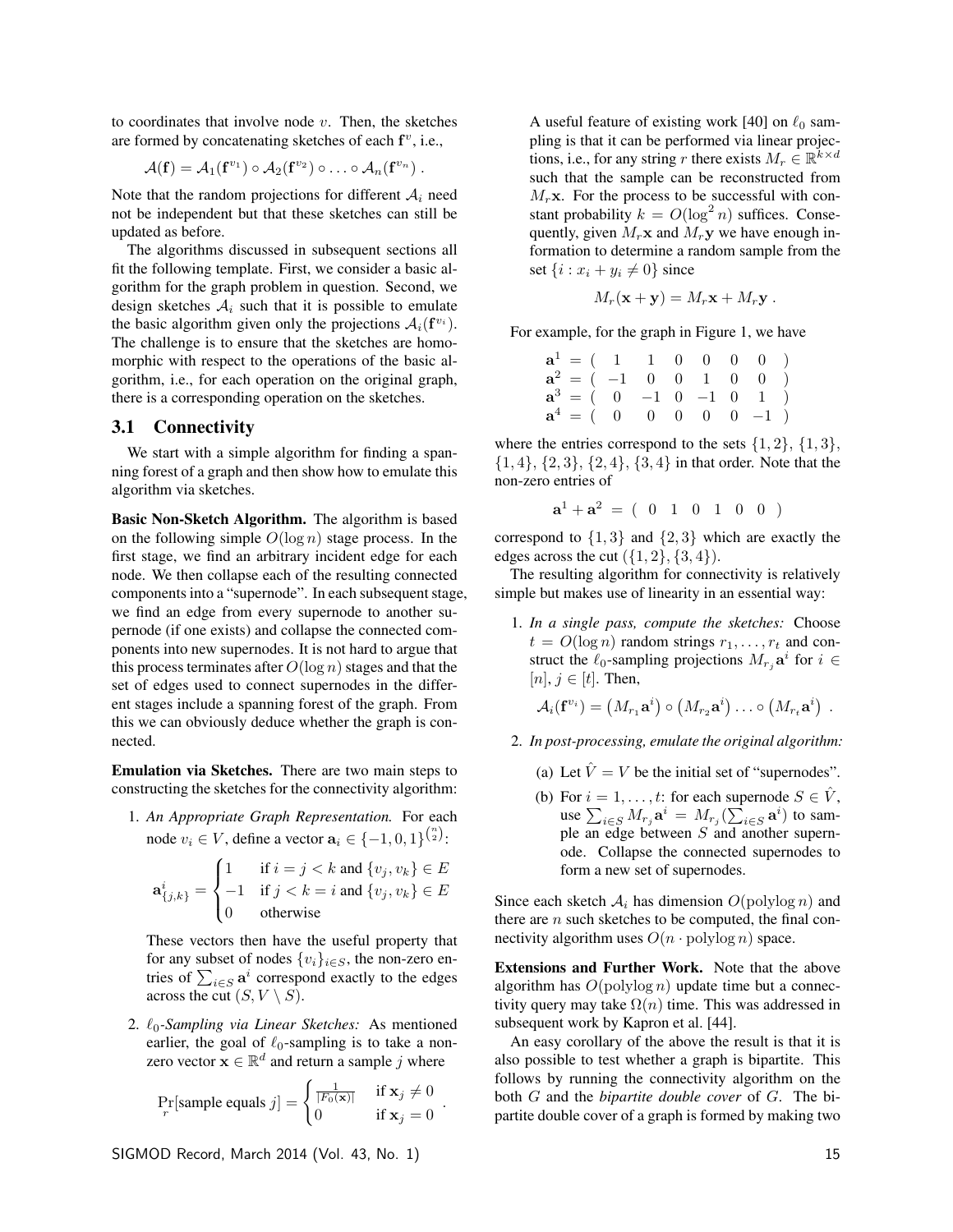copies  $u_1, u_2$  of every node u of G and adding edges  ${u_1, v_2}, {u_2, v_1}$  for every edge  ${u, v}$  of G. It can be shown that  $G$  is bipartite iff the number of connected components in the double cover is exactly twice the number of connected components in G.

# 3.2  $k$ -Connectivity

We next present an extension to test  $k$ -connectivity, i.e, determining whether every cut in the graph includes at least  $k$  edges. This algorithm builds upon ideas in the previous section and exploits the linearity of the sketches to an even greater extent.

Basic Non-Sketch Algorithm. The starting point for the algorithm is the following basic  $k$  phase algorithm:

- 1. For  $i = 1$  to k: Let  $F_i$  be a spanning forest of  $(V, E \setminus \bigcup_{j=1}^{i-1} F_j)$
- 2. Then  $(V, F_1 \cup F_2 \cup \ldots \cup F_k)$  is k-edge-connected iff  $G = (V, E)$  is at least k-edge-connected.

The correctness is easy to show by arguing that for any cut, every  $F_i$  contains an edge across this cut or

$$
F_1\cup\ldots\cup F_{i-1}
$$

already contains *all* the edges across the cut. Hence, if  $F_1 \cup F_2 \cup \ldots \cup F_k$  does not contain all the edges across the cut, it includes at least  $k$  of them. We call a set of edges with this property a k*-skeleton*.

Emulation via Sketches. As with the connectivity algorithm, we compute the entire set of sketches and then emulate the algorithm on the compressed form. The important observation is that if we have computed a sketch  $\mathcal{A}(G)$ , but subsequently need the sketch  $\mathcal{A}(G - F)$  for some set of edges  $F$  we have discovered, then this can be computed as  $\mathcal{A}(G - F) = \mathcal{A}(G) - \mathcal{A}(F)$ .

- 1. *In a single pass, compute the sketches:* Let  $\mathcal{A}^1(G)$ ,  $\mathcal{A}^2(G), \ldots, \mathcal{A}^k(G)$  be k independent sketches for finding a spanning forest.
- 2. *In post-processing, emulate the original algorithm:* For  $i \in [k]$ , construct a spanning forest  $F_i$  of  $(V, E \setminus$  $F_1 \cup \ldots \cup F_{i-1}$ ) using

$$
\mathcal{A}^i(G-F_1-F_2\ldots-F_{i-1})=\mathcal{A}^i(G)-\sum_{j=1}^{i-1}\mathcal{A}^i(F_j).
$$

Since computing each spanning forest sketch used  $O(n \cdot$ polylog *n*), the total space used by the algorithm for  $k$ connectivity is  $O(k \cdot n \cdot \text{polylog } n)$ .

#### 3.3 Min-Cut and Sparsification

In this section we revisit graph sparsification in the context of dynamic graphs. To do this we will need to discuss the offline algorithms for sparsification in more detail.

Sparsification via Sampling. The results in this section are based on the following generic sampling algorithm:

| <b>Algorithm 5: Generic Sparsification Algorithm</b> |  |  |  |  |
|------------------------------------------------------|--|--|--|--|
| 1 Sample each edge e with probability $p_e$ ;        |  |  |  |  |
| 2 Weight each sampled edge e by $1/p_e$ ;            |  |  |  |  |

It is obvious that the size of any cut is preserved in expectation by the above process. However, if  $p_e$  is sufficiently large it can be shown that a range of properties, including the size of cuts are approximately preserved with high probability. In particular, Karger [45] showed that for some constant  $c_1$ , if

$$
p_e \geq q := \min\left\{1, c_1 \lambda^{-1}\epsilon^{-2}\log n\right\}
$$

where  $\lambda$  is the size of the minimum cut of the graph then the resulting graph is a cut sparsifier with high probability. Fung et al. [29] strengthened this to show that the sampling probability need only scale with  $\lambda_e^{-1}$  where  $\lambda_e$  is the size of the minimum cut that separates the end points of e. Specifically, they showed that for some constant  $c_2$ , if

$$
p_e \ge \min\left\{1, c_2 \lambda_e^{-1} \epsilon^{-2} \log^2 n\right\}
$$

then the resulting graph is a cut sparsifier with high probability. Spielman and Srivistava [58] showed<sup>2</sup> that the resulting graph is a spectral sparsifier if

$$
p_e \geq \min\left\{1, c_3r_e\epsilon^{-2}\log n\right\}
$$

for some constant  $c_3$  where  $r_e$  is the *effective resistance* of e. The effective resistance of an edge  $\{u, v\}$  is the voltage difference that would need to be applied between u and v for 1 amp to flow between u and v in the electrical network formed by replacing each edge by a 1 ohm resister. The effective resistance  $r_e$  is a more nuanced quantity than  $\lambda_e$  in the sense that  $\lambda_e$  only depends on the number of edge-disjoint paths between the endpoints of e whereas the lengths of these paths are also relevant when calculating the effective resistance  $r_e$ . However, the two quantities are related by the following inequality [7],

$$
\lambda_e^{-1} \le r_e = O(n^{2/3})\lambda_e^{-1} \,. \tag{3}
$$

Minimum Cut. As a warm-up, we show how to estimate the minimum cut  $\lambda$  of a dynamic graph [6]. To do this we use the algorithm for constructing  $k$ -skeletons described in the previous section in conjunction with Karger's sampling result. In addition to computing a

<sup>&</sup>lt;sup>2</sup>Note that their result is actually proved for a slightly different sampling with replacement procedure.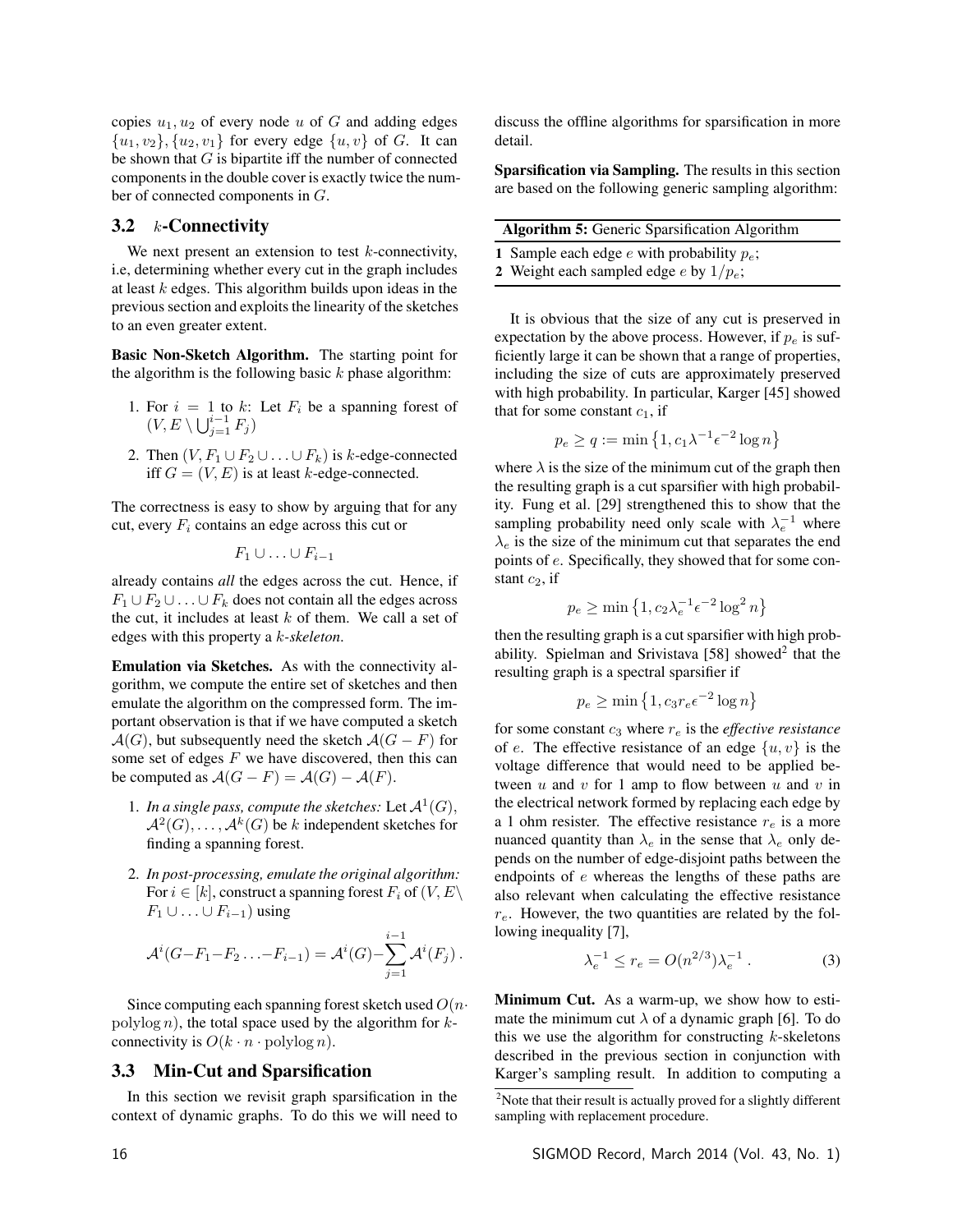skeleton on the entire graph, we also construct skeletons for subsampled graphs. Specifically, let  $G_i$  be the graph formed from  $G$  by including each edge with probability  $1/2^i$  and let

$$
H_i = \operatorname{skeleton}_k(G_i) ,
$$

be a k-skeleton of  $G_i$  where  $k = 3c_1 \epsilon^{-2} \log n$ . Then, for

$$
j = \min\{i : \text{mincut}(H_i) < k\},\
$$

we claim that

$$
2j \text{mincut}(H_j) = (1 \pm \epsilon)\lambda. \tag{4}
$$

For  $i \leq \lfloor \log_2 1/q \rfloor$ , Karger's result implies that all cuts are approximately preserved and, in particular,

$$
2i \cdot \text{mincut}(H_i) = (1 \pm \epsilon) \text{mincut}(G_i) .
$$

However, for  $i = |\log_2 1/q|$ ,

$$
E\left[\text{mincut}(H_i)\right] \le 2^{-i}\lambda \le 2q\lambda \le 2c_1\epsilon^{-2}\log n
$$

and hence, by an application of the Chernoff bound, we have that  $\text{mincut}(H_i) < k$  with high probability. Hence,  $j \leq |\log_2 1/q|$  with high probability and Equation 4 follows.

Sparsification. To construct a sparsifier, the basic idea is to sample edges with probability  $q_e = \min\{1, t/\lambda_e\}$ for some value of t. If  $t = \Theta(\epsilon^{-2} \log^2 n)$  then the resulting graph is a combinatorial sparsifier by appealing to the aforementioned result of Fung et al. [29]. If  $t = \Theta(\epsilon^{-2} n^{2/3} \log n)$  then the resulting graph can be shown to be a spectral sparsifier by combining Equation 3 with the aforementioned sampling result of Spielman and Srivistava [58]. In this section, we briefly outline how to perform such sampling. We refer the reader to Ahn et al. [6, 7] for details regarding independence issues and how to reweight the edges.

The challenge is that we do not know the values of  $\lambda_e$  ahead of time. To get around this we take a very similar approach to that used above for estimating the minimum cut. Specifically, let  $G_i$  be defined as above and let  $H_i = \text{skeleton}_{3t}(G_i)$ . For simplicity, we assume  $\lambda_e \geq t$ . We claim that

$$
\Pr\left[e \in H_0 \cup H_1 \cup \ldots \cup H_{2\log n}\right] \geq t/\lambda_e.
$$

This follows because the above probability is at least  $\Pr\left[e \in H_j\right]$  for  $j = \lfloor \log \lambda_e/t \rfloor$ . But the expected size of the minimum cut separating  $e = \{u, v\}$  in  $H_i$  is at most  $2t$  and appealing to the Chernoff bound, it has size at most 3t with high probability. Hence,

$$
\Pr\left[e \in H_j\right] \approx \Pr\left[e \in G_j\right]
$$

since  $H_j$  was a 3t-skeleton. The claim follows since  $\Pr\left[e \in G_i\right] \geq t/\lambda_e.$ 

SIGMOD Record, March 2014 (Vol. 43, No. 1) 17

#### 4. SLIDING WINDOW

In this section, we consider processing graphs in the sliding window model. In this model we consider an *infinite* stream of edges  $\langle e_1, e_2, \ldots \rangle$  but at time t we only consider the graph whose edge set consists of the last  $w$ edges,

$$
W = \{e_{t-w+1},\ldots,e_t\}.
$$

We call these the *active* edges and we will consider the case where  $w \geq n$ . The results in this section were proved by Crouch et al. [22]. Note that some of samplingbased algorithms for counting small subgraphs are also applicable in this model.

#### 4.1 Connectivity

We first consider testing whether the graph is  $k$ -edge connected for a given  $k \in \{1, 2, 3, \ldots\}$ . Note that  $k = 1$ corresponds to testing connectivity. To do this, it is sufficient to maintain a set of edges  $F \subseteq \{e_1, e_2, \ldots, e_t\}$ along with the time-of-arrival toa(e) for each  $e \in F$ such that for any cut,  $F$  contains the most recent  $k$  edges across the cut (or all the edges across the cut if there are less than  $k$  of them). Then, we can easily tell whether the graph of active edges is  $k$ -connected by checking whether  $F$  would be  $k$ -connected once we remove all edges  $e \in F$  where  $\text{toa}(e) \leq t - w$ . This follows because if there are  $k$  or more edges among the last  $w$ edges across a cut,  $F$  will include the  $k$  most recent of these edges.

The following simple algorithm maintains the set

$$
F = F_1 \cup F_2 \cup \ldots \cup F_k
$$

where the  $F_i$  are disjoint and each is acyclic. We add the new edge  $e$  to  $F_1$ . If it completes a cycle, we remove the oldest edge in this cycle and add that edge to  $F_2$ . If we now have a cycle in  $F_2$ , we remove the oldest edge in this cycle and add that edge to  $F_3$ . And so forth.

Therefore, it is possible to test  $k$ -connectivity in the sliding window model using  $O(kn \log n)$  space. Furthermore, by reducing other problems to  $k$ -connectivity, as discussed in the previous sections, this also implies the existence of algorithms for testing bipartiteness and constructing sparsifiers.

#### 4.2 Matchings

We next consider the problem of finding large matchings in the sliding-window model. We will focus on the unweighted case and describe a  $(3 + \epsilon)$ -approximation. It is also possible to get a 9.027-approximation for the weighted case by combing this algorithm with a randomized rounding technique by Epstein et al. [25].

Algorithm. The approach for estimating the size of the maximum cardinality matching is based on the "smooth histograms" technique of Braverman and Ostrovsky [16].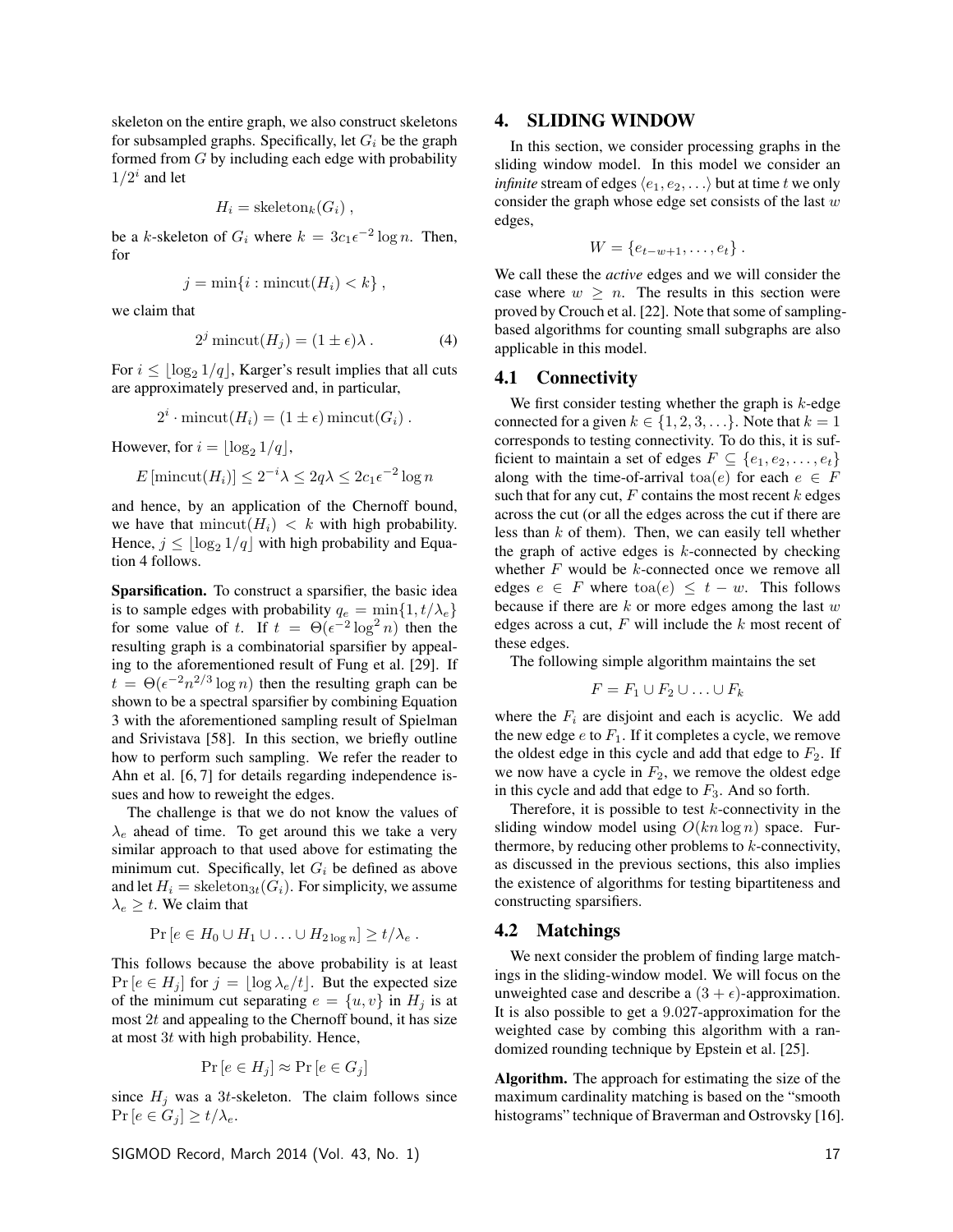The algorithm maintains maximal matchings over various "buckets"  $B_1, \ldots, B_k$  where each bucket comprises of the edges in some suffix of the stream that have arrived so far. The buckets will always satisfy

$$
B_1 \supseteq W \supsetneq B_2 \supsetneq \cdots \supsetneq B_k \tag{5}
$$

where  $W$  is the set of active edges. Equation 5 implies that

$$
m(B_1) \ge m(W) \ge m(B_2) \ge \ldots \ge m(B_k),
$$

where  $m(\cdot)$  denotes the size of the maximum matching on a sequence of edges.

Within each bucket  $B$ , we construct a greedy matching  $\hat{M}(B)$  whose size we denote by  $\hat{m}(B)$ . There is potentially a bucket for each of the  $w$  suffixes and keeping a matching for each suffix would use too much space. To reduce the space usage, whenever two non-adjacent buckets have greedy matchings whose matching size is within a factor of  $1 - \beta$  where  $\beta = \epsilon/4$ , we will delete the intermediate buckets. Specifically, when a new edge e arrives, we update the buckets and matchings as follows:

| <b>Algorithm 6: Procedure for Updating Buckets</b> |  |  |  |  |
|----------------------------------------------------|--|--|--|--|
|----------------------------------------------------|--|--|--|--|

- 1 Create a new empty bucket  $B_{k+1}$ ;
- 2 Add e to each  $\tilde{M}(B_i)$  if possible;

3 for  $i = 1, ..., k - 2$  do<br>4 | Find the largest  $i >$ 

Find the largest  $j > i$  such that

 $\hat{m}(B_i) \geq (1 - \beta)\hat{m}(B_i)$ 

Discard intermediate buckets and renumber;

5 If  $B_2 = W$ , discard  $B_1$ . Renumber the buckets;

**Analysis.** We will prove the invariant that for any  $i < k$ ,

$$
\hat{m}(B_{i+1}) \ge m(B_i)/(3+\epsilon)
$$

or  $|B_i| = |B_{i+1}| + 1$  or both. If  $|B_i| \neq |B_{i+1}| + 1$ , then we must have deleted some bucket B such that  $B_i \subsetneq$  $B \subsetneq B_{i+1}$ . For this to have happened it must have been the case that  $\hat{m}(B_{i+1}) \geq (1 - \beta)\hat{m}(B_i)$  at the time. The next lemma shows that the optimal matching on the sequence of edges starting with  $B_i$  is not significantly larger than the greedy matching we find if we start with only start with  $B_{i+1}$ .

LEMMA 4.1. *For any sequence of edges* C*,*

$$
m(B_iC) \le \left(3 + \frac{2\beta}{1-\beta}\right)\hat{m}(B_{i+1}C) ,
$$

*where*  $B_iC$  *is the concatenation of*  $B_i$  *and*  $C$ *.* 

And hence we currently satisfy:

$$
m(B_i) \le \left(3 + \frac{2\beta}{1-\beta}\right) \hat{m}(B_{i+1}) \le (3 + \epsilon)\hat{m}(B_{i+1}).
$$

Therefore, either  $W = B_1$  and  $\hat{m}(B_1)$  is a 2-approximation for  $m(W)$ , or we have

$$
m(B_1) \ge m(W) \ge m(B_2) \ge \hat{m}(B_2) \ge \frac{m(B_1)}{3+\epsilon}
$$

and thus  $\hat{m}(B_2)$  is a  $(3 + \epsilon)$ -approximation of  $m(W)$ .

The fact that the algorithm does not use too much space follows from the way that the algorithm deletes buckets. Specifically, we ensure that for all  $i \leq k-2$  we have  $\hat{m}(B_{i+2}) < (1 - \beta)\hat{m}(B_i)$ . Since the maximum matching has size at most  $n$ , this ensures that the number of buckets is  $O(\epsilon^{-1} \log n)$ . Hence, the total number of bits used to maintain all  $k$  greedy matchings is  $O(\epsilon^{-1} n \log^2 n).$ 

#### 5. CONCLUSIONS AND DIRECTIONS

There is now a large body of work on the design and analysis of algorithms for processing graphs in the data stream model. Problems that have received considerable attention include estimating connectivity properties, approximating graph distances, finding approximate matching, and counting the frequency of sub-graphs. The resulting algorithms combine existing data stream techniques with ideas from approximation algorithms and graph theory. By both identifying the state-of-the-art results and illustrating some of the techniques behind these results, it is hoped that this survey will be useful to both researchers that may want to use existing algorithms and to those that want to develop new algorithms for different problems.

There are numerous possible directions for future research. Naturally, it would be interesting to improve existing results. For example, does there exist a semistreaming algorithm for constructing a spectral sparsifier when there are both edge insertions and deletions? What is the optimal approximation ratio for estimating the size and weight of maximum matchings? Other specific questions can be found at the wiki,

sublinear.info .

More general, open-ended research directions include:

- 1. *Directed Graphs.* Relatively little is known about processing directed graphs and yet many natural graphs are directed. For example, it is known that any semi-streaming algorithm testing s-t connectivity requires  $\Omega(\log n)$  passes [33] but is this number of passes sufficient? If we could estimate the size of flows in directed graphs, this could lead to better algorithms for approximating the size of bipartite matchings.
- 2. *Communication Complexity.* The recent results on graph sketching imply surprisingly efficient communication protocols; if the rows of an adjacency

18 SIGMOD Record, March 2014 (Vol. 43, No. 1)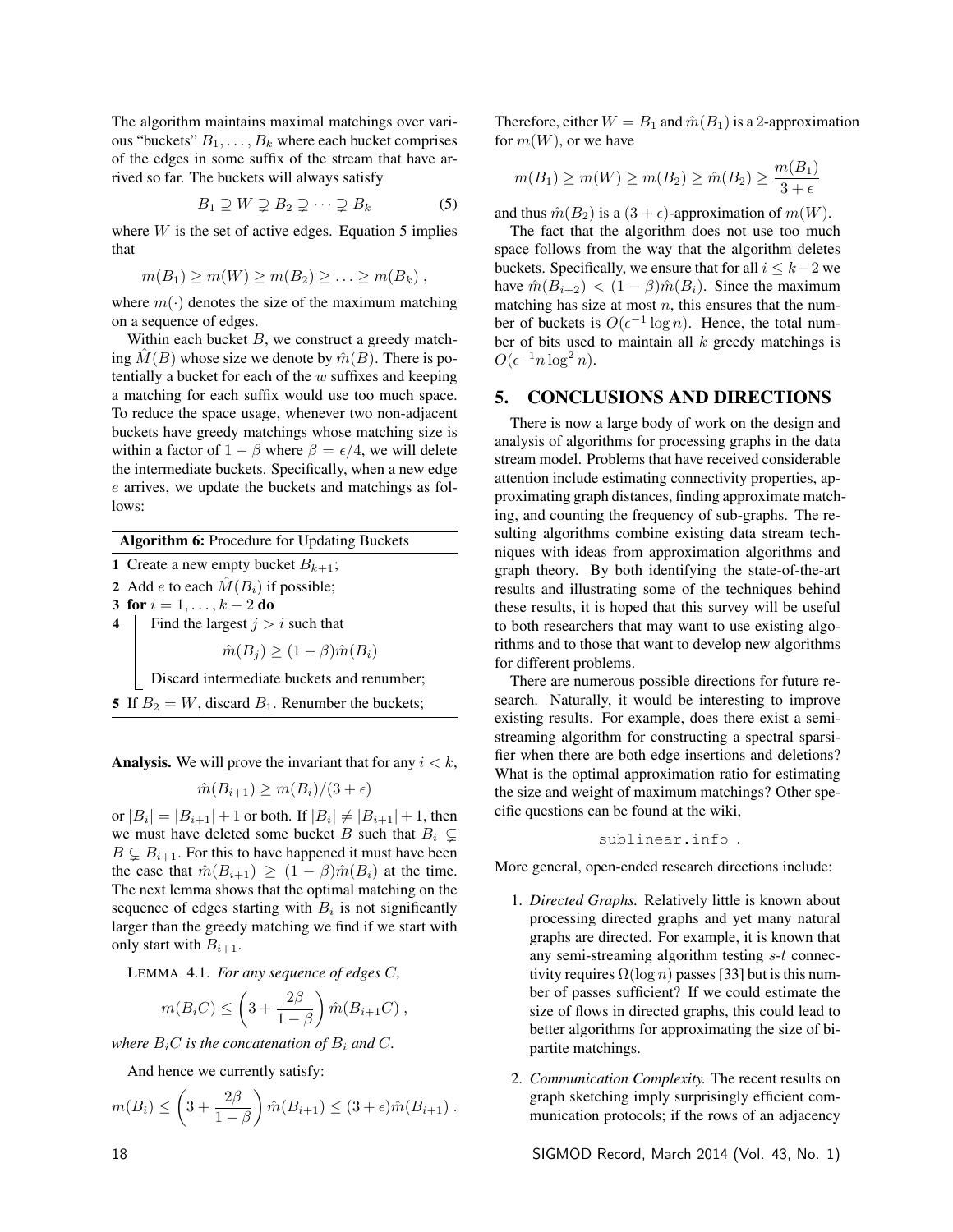matrix are partitioned between  $n$  players, then the connectivity properties of the graph can be inferred from a  $O(polylog n)$  bit message from each player. In contrast, if the partition of the entries is arbitrary, the players needs to send  $\Omega(n)$  on average [55]. What other graph problems can be solved using only short messages? What if each player also knows the neighbors of the neighbors of a node? From a different perspective, establishing reductions from communication complexity problems is a popular approach for proving lower bounds in the data stream model. But less is known about graph stream lower bounds because it is often harder to decompose graph problems into multiple simpler "independent" problems and use existing communication complexity techniques.

- 3. *Stream Ordering.* The analysis of stream algorithms has traditionally been "doubly worst case" in the sense that the contents of the stream *and* the ordering of the stream are both chosen adversarially. If we relax the second assumption and assume that the stream is ordered randomly (or that the stream is stochastically generated), can we design algorithms that take advantage of this? Some recent work is already considering this direction [19, 43, 47]. Alternatively, it may be interesting to further explore the complexity of various graph problems under specific edge orderings, e.g., sorted-by-weight, grouped-by-endpoint, or orderings tailored to the problem at hand [57].
- 4. *More or Less Space.* Research focusing on the semi-streaming model has been very fruitful and many interesting techniques have been developed that have had applications beyond stream computation. However, the model itself is not suited to process sparse graphs where  $m = O(n)$ . While many basic problems require  $\Omega(n)$  space, this does not preclude smaller-space algorithms if we may make assumptions about the input or only need to "property test" the input [32], i.e., we just need to distinguish graphs with a given property from graphs that are "far" from having the property. Do such algorithms exist? Alternatively, what if we are permitted *more* than  $\tilde{O}(n \text{ polylog } n)$  space? Various lower bounds, such as those for approximate unweighted matching, are very sensitive to the exact amount of space available and nothing is known if we may use  $O(n^{1.1})$  space for example.

Acknowledgements. Thanks to Graham Cormode, Sagar Kale, Hoa Vu, and an anonymous reviewer for numerous helpful comments.

- 6. REFERENCES [1] K. J. Ahn. *Analyzing massive graphs in the semi-streaming model*. PhD thesis, University of Pennsylvania, Philadelphia, Pennsylvania, Jan. 2013.
- [2] K. J. Ahn and S. Guha. Graph sparsification in the semi-streaming model. In *International Colloquium on Automata, Languages and Programming*, pages 328–338, 2009.
- [3] K. J. Ahn and S. Guha. Access to data and number of iterations: Dual primal algorithms for maximum matching under resource constraints. *CoRR*, abs/1307.4359, 2013.
- [4] K. J. Ahn and S. Guha. Linear programming in the semi-streaming model with application to the maximum matching problem. *Inf. Comput.*, 222:59–79, 2013.
- [5] K. J. Ahn, S. Guha, and A. McGregor. Analyzing graph structure via linear measurements. In *ACM-SIAM Symposium on Discrete Algorithms*, pages 459–467, 2012.
- [6] K. J. Ahn, S. Guha, and A. McGregor. Graph sketches: sparsification, spanners, and subgraphs. In *ACM Symposium on Principles of Database Systems*, pages 5–14, 2012.
- [7] K. J. Ahn, S. Guha, and A. McGregor. Spectral sparsification of dynamic graph streams. In *International Workshop on Approximation Algorithms for Combinatorial Optimization Problems*, 2013.
- [8] M. Badoiu, A. Sidiropoulos, and V. Vaikuntanathan. Computing s-t min-cuts in a semi-streaming model. *Manuscript*.
- [9] B. Bahmani, R. Kumar, and S. Vassilvitskii. Densest subgraph in streaming and mapreduce. *PVLDB*, 5(5):454–465, 2012.
- [10] Z. Bar-Yossef, R. Kumar, and D. Sivakumar. Reductions in streaming algorithms, with an application to counting triangles in graphs. In *ACM-SIAM Symposium on Discrete Algorithms*, pages 623–632, 2002.
- [11] S. Baswana. Streaming algorithm for graph spanners single pass and constant processing time per edge. *Inf. Process. Lett.*, 106(3):110–114, 2008.
- [12] J. D. Batson, D. A. Spielman, and N. Srivastava. Twice-ramanujan sparsifiers. *SIAM J. Comput.*, 41(6):1704–1721, 2012.
- [13] L. Becchetti, P. Boldi, C. Castillo, and A. Gionis. Efficient algorithms for large-scale local triangle counting. *TKDD*, 4(3), 2010.
- [14] A. A. Benczúr and D. R. Karger. Approximating  $s$ -t minimum cuts in  $\tilde{O}(n^2)$  time. In *ACM Symposium on Theory of Computing*, pages 47–55, 1996.
- [15] B. Bollobás. *Extremal Graph Theory*. Academic Press, New York, 1978.
- [16] V. Braverman and R. Ostrovsky. Smooth histograms for sliding windows. In *IEEE Symposium on Foundations of Computer Science*, pages 283–293, 2007.
- [17] V. Braverman, R. Ostrovsky, and D. Vilenchik. How hard is counting triangles in the streaming model? In *International Colloquium on Automata, Languages and Programming*, pages 244–254, 2013.
- [18] L. S. Buriol, G. Frahling, S. Leonardi, A. Marchetti-Spaccamela, and C. Sohler. Counting triangles in data streams. In *ACM Symposium on Principles of Database Systems*, pages 253–262, 2006.
- [19] A. Chakrabarti, G. Cormode, and A. McGregor. Robust lower bounds for communication and stream computation. In *ACM Symposium on Theory of Computing*, pages 641–650, 2008.
- [20] A. Chakrabarti and S. Kale. Submodular maximization meets streaming: Matchings, matroids, and more. *CoRR*, arXiv:1309.2038, 2013.
- [21] G. Cormode and S. Muthukrishnan. Space efficient mining of multigraph streams. In *ACM Symposium on Principles of Database Systems*, pages 271–282, 2005.
- [22] M. S. Crouch, A. McGregor, and D. Stubbs. Dynamic graphs in the sliding-window model. In *European Symposium on Algorithms*, pages 337–348, 2013.
- [23] M. Elkin. Streaming and fully dynamic centralized algorithms for constructing and maintaining sparse spanners. *ACM Transactions on Algorithms*, 7(2):20, 2011.